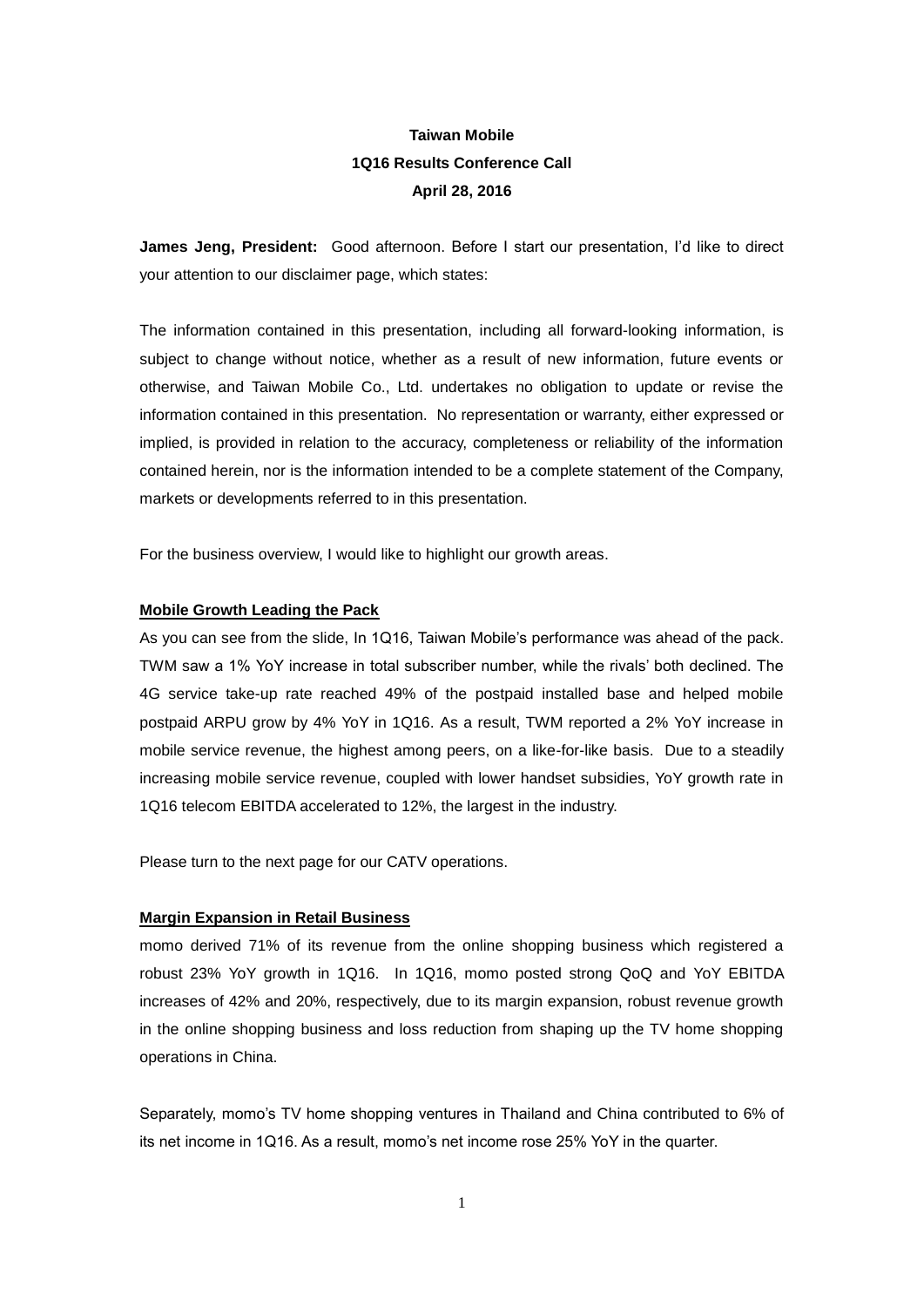Let me turn the presentation over to Rosie for the financial overview section.

## **Results Summary**

**Rosie Yu, CFO & Spokesperson:** TWM delivered solid operating leverage in 1Q16. A steady increase in the 4G subscriber base has resulted in a 2% YoY rise in telecom service revenue. The lowered handset subsidy provided, during the period of tapping into the mid-tolow end segment, coupled with momo's healthy EBITDA growth, led to a brisk 11% YoY growth in consolidated EBITDA in 1Q16.

Operating income registered an even higher YoY increase of 15% as the magnitude of the D&A expense increase was smaller than that of the EBITDA growth. 1Q16 recurring net income would have been up by 13% YoY if the one-off gains related to income tax had been excluded in 1Q15.

On the guidance achievement rate, we met our consolidated revenue target for the quarter. With strict expense discipline and less-than-expected non-operating expenses, we managed to beat our EBITDA and EPS targets by 7% and 15% in 1Q16, respectively.

## **Performance by Business**

This slide provides revenue and EBITDA breakdown by products for your reference.

## **Balance Sheet Analysis**

Let's turn to the balance sheet analysis. The QoQ decrease in inventory was mainly due to lesser demand for the iPhone 6S in 1Q16, the second quarter after its launch.

Long-term investment increased sequentially to reflect the rising mark-to-market value appraised on our investments in THSR. TWM's original 14.9% stake in Ambit translated into a 3.45% shareholding in APT after their merger, effective Feb 15, 2016.

On the liabilities & shareholders' equity, with higher cash flows from operations, gross debt balance fell to NT\$54.91bn, following a NT\$6.84bn debt repayment made in the quarter. Therefore, the ratios of net debt to equity and net debt to EBITDA both came off from a quarter ago.

#### **Cash Flow Analysis**

In 1Q16, operating cash inflows increased sequentially aided by healthy operating results as well as more cash inflow from decreases in inventory.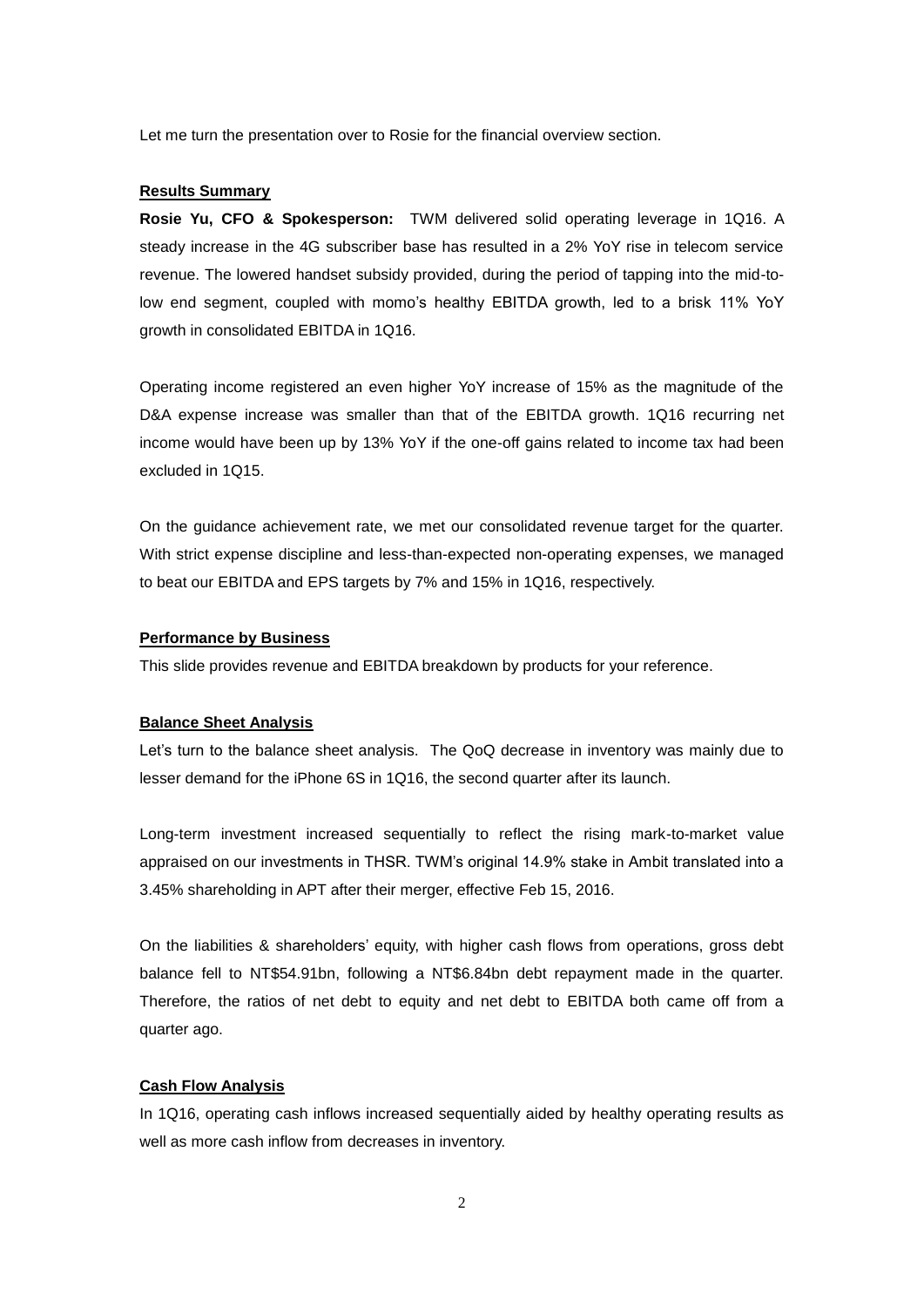The major investing activities in 1Q16 were a NT\$2.75bn capex and a NT\$0.2bn money market fund investment made by momo for cash management purposes. The YoY decrease in investing cash outflow was mainly due to a NT\$3.43bn payment to acquire 5MHz spectrum from Ambit in 1Q15.

Net cash outflow from financing activities increased QoQ and YoY mainly due to a total of NT\$6.84bn in borrowings repaid in the quarter supported by improving free cash flows. As a result, our 1Q16 FCF more than tripled from the level a year ago.

Let me turn the presentation back to James for the event updates.

#### **Event Update**

This morning, TWM's board has approved a proposal to distribute a cash dividend of NT\$5.6 per share out of the 2015 earnings, pending AGM's approval. This demonstrates our commitment to maintain stable dividends.

In addition, I would like to highlight that our better spectrum holdings has enabled us to win the recognition as the fastest mobile network in Taiwan from Ookla, the internationally recognized standard for internet connection testing.

## **TWM's Latest 4G Rate Plans**

Effective May 1, we will cancel the unlimited data offerings for our 4G NT\$999 and NT\$1,199 plans. These two plans will have respective data usage caps for the second half of the contract period. The minimum monthly fee required to enjoy unlimited data usage through the contract period will be raised to NT\$1,399.

#### **Key Message**

To wrap up our presentation, this slide summarizes the key message that we would like to deliver:

The mobile industry's rational moves on 4G rate plans set the tone for a healthier growth path for the industry. Taiwan Mobile is expected to benefit from better operating leverage and stronger free cash flow generation going forward.

Now I would like to open the floor for the Q&A section.

## **Q & A**

**Gopa Kumar, Nomura:** *Firstly, how do you see overall competition in the market and*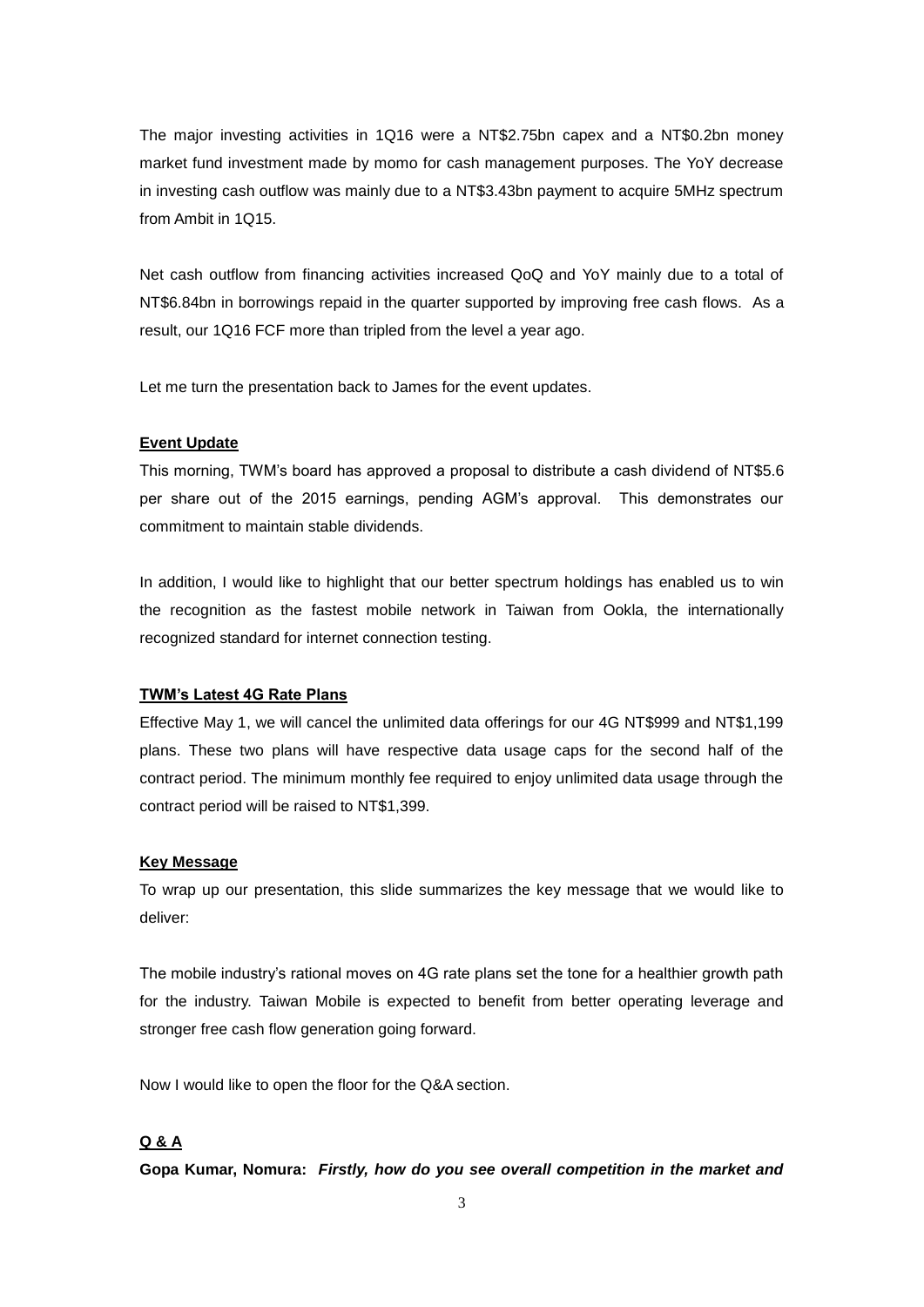*can you expect further increase in these prices once you have more subscribers up for recontracting in the next few months?*

*Secondly, can you talk a bit on momo and what exactly are you doing because we are seeing improving trends? Also, it seems like the home shopping segment isn't doing that well, so what's the issue there?*

**James:** Regarding the competition, after a period of keen and cutthroat competition for the past two, three months, I think we are back to normal and competition has become quite rational. And that will contribute to the corporate bottom line. Thus, I think competition in the second quarter will be mild and, in terms of earnings, we are quite optimistic.

**Rosie:** momo's business actually fared better the 1Q of this year. Its revenues were up 12% in total, of which, online shopping business actually grew 23%. And, also, its growth margin, EBITDA margin, and EBITDA all grew. So, it's back on the right track. It has already turned around since 4Q of last year due to better product mix and better management of its online shopping margin. So, it is now on a normal track. And, also, it has different partnerships in China and Thailand. Its investments in China actually fared better and its losses are shrinking. And the new business they entered into with a new partner in China actually has delivered some profitability for them and a similar situation has happened in Thailand.

**Gopa:** *You mentioned the TV home shopping business in Taiwan remains lackluster. Is that a concern? Is there a possibility of exiting that business?*

**Rosie:** TV home shopping business is slightly on the decline, but it is still a very profitable business. So, we don't think it's too much of a concern. Actually, if we compare its growth margin in the 1Q for TV shopping, it still shows an upward trend in terms of gross margins and gross profits.

**In Young Chung, Goldman Sachs HK:** *Could you elaborate more about your outperformance in ARPU, subscriber growth, and earnings growth? What marketing strategies worked well in 1Q that delivered such performances?*

*You also mentioned the lower handset subsidy as a result of targeting low-end subscribers, how did that translate to your faster ARPU growth compared to one of your peers?*

*Overall total subscriber market, your competitor claims that there's a decline in SIMs.*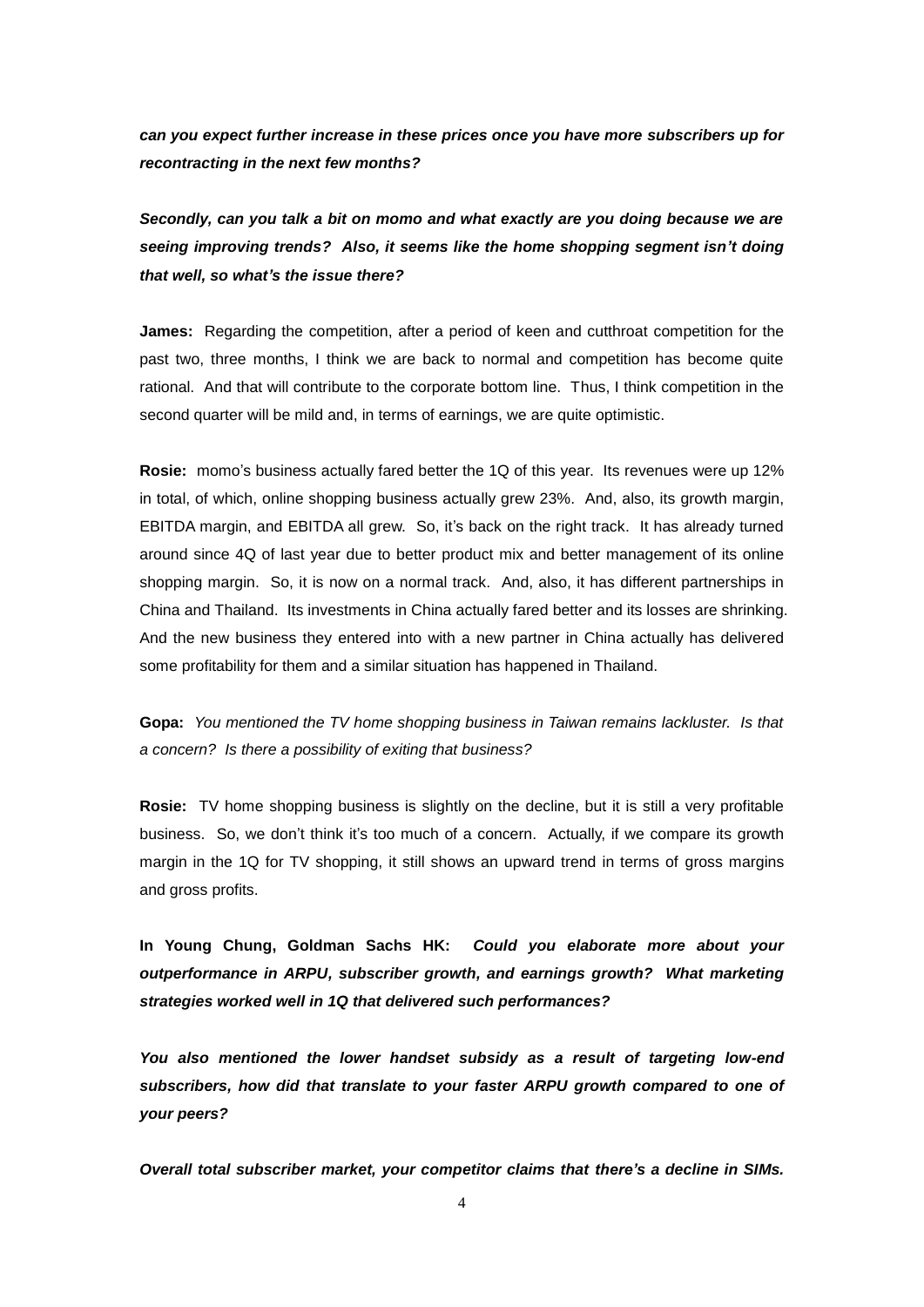## *Are you observing the same trend among your customers?*

**James:** In terms of ARPU, we have managed quite well even though, in 1Q, TWM and one of our peers offered a NT\$499 tariff. But, in terms of net NP-in subscribers in 1Q, TWM outperformed its peers by quite a lot. And that contributed a bit on our mobile service revenue. Also, we did very well in VAS. For instance, we offer handset insurance, GooglePlay, myVideo, myBook, music, games, shopping, etc. They all performed very well in 1Q. So, that also contributed to the ARPU increase.

In terms of postpaid subscribers, in 1Q, TWM have the lowest churn rate compared to the other two major competitors. Thus, that also contributes a lot to our total sub increase.

Regarding a decline in SIMs, in terms of postpaid, it declined a little bit. However, TWM had the smallest decline. The main reason behind the decline is not due to handset, but due to tablets. I think the same thing has happened with our peers. Less and less subscribers will pay extra money for the tablet. Thus, that reduces the numbers of SIMs, but at this point, it isn't that significant.

**In Young:** *Regarding your new tariffs, can you give us a picture of ARPU growth into the 2nd half? Do you expect accelerating ARPU growth as a result of this?*

*Regarding spectrum, your competitors are claiming that with the 2.6GHz spectrum, they have a larger spectrum capacity. How will that speed advantage impact your business going forward?*

**James:** In terms of ARPU, if you examine the past two or three quarters, in general, 2Q compared to 1Q, ARPU increases because 1Q has the Chinese New Year in February. For that month, ARPU is lower. So, if the tariff remains the same, in general, ARPU will increase a little bit in 2Q. Now, with the new tariff, I would expect the ARPU will increase slightly more. So, I can foresee an improvement in ARPU for the second quarter due to the new tariff plan.

Regarding the 2.6GHz spectrum, the spectrum increase only makes sense if you have the base stations to deploy it. Let's set aside the three band carrier aggregation and talk about two band carrier aggregation. In terms of the number of base stations that can provide two band carrier aggregation, 88% of TWM's base stations can provide two band carrier aggregation while, for the other two big operators, it's 68% and 33%. So, we are definitely ahead in that respect. So, if the 2CA base stations are at such a low percentage for the other two peers, then the base stations for 3CA will likely be even lower. And actually according to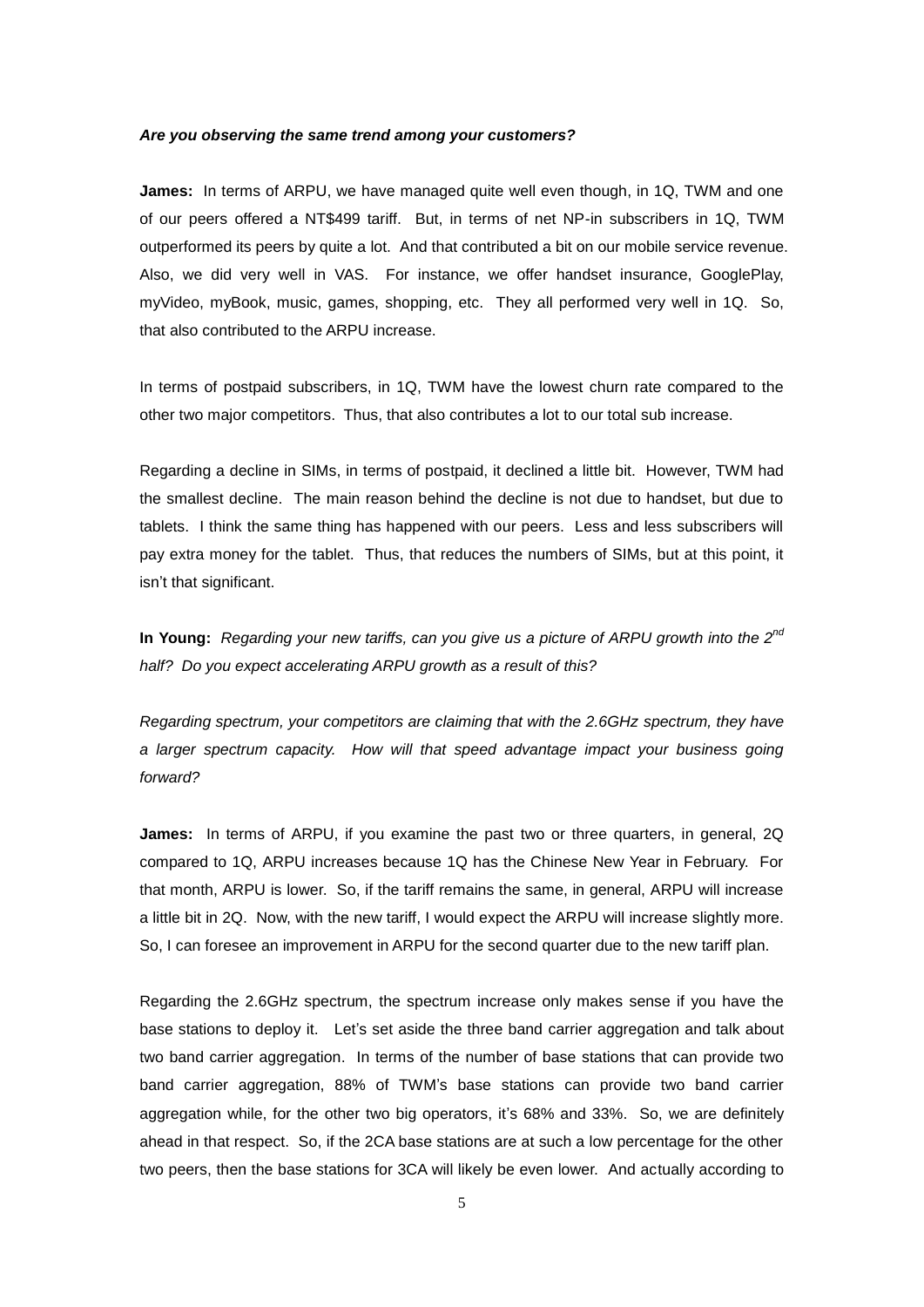the figures I have, their percentages is in single digits. Another issue regarding 3CA is the handset for 3CA is still very limited. They are two or three handsets. So, for marketing purposes, yes, you can announce you have a bigger spectrum, but, in reality, the customer won't feel it. That's why with the Ookla speedtest, in terms of 3G or 4G, we still have the highest speed as of today.

**Varun Ahuja, Credit Suisse:** *My question is regarding the pricing. If you look at the NT\$999 and NT\$1199 plans, the data allowance continues to be quite generous. When do you think the sector will move through tiered pricing or do you think you're at an optimal pricing for the next 2-3 years?*

*On dividends, given that you've seen the strong growth in EBITDA and your capex seems to be coming down and, hence, free cash flow should increase as it was reflected in your 1Q results, will management look into free cash generation while looking at dividend payout?*

**James:** In response to your first question, I can foresee for the coming year, I won't say for the next 2-3 years, this tariff plan will remain the same outside of some small differences here and there. As I mentioned earlier, the competition will be very mild and rational, so I think the tariff pricing will be pretty stable for the coming year.

**Rosie:** Regarding the second question, we cannot give you any color on future payouts as always. But, as I mentioned many times, Taiwan Mobile is a company who is very committed to stable dividend policy, as you can see from the DPS declared by our Board today. So, if you do foresee better free cash in the future, it could bode well for a better payout, but that's not something we can discuss now. We will decide dividend policy based on free cash and future plans.

**Varun:** *I believe from 2nd half of 2016, you will see first set of 4G subscribers getting renewed. Do you see some down trending risk from the current plans? Or will they move onto higher plans?*

*In terms of competition from the two smaller players, how do you view competitive intensity from them because they continue to offer unlimited plans at lower pricing? Are you worried about them getting much more aggressive and getting more market share if the top three increase prices?*

**James:** Right now, our 4G penetration rate is close to 50%, so in June, it will reach 50%. The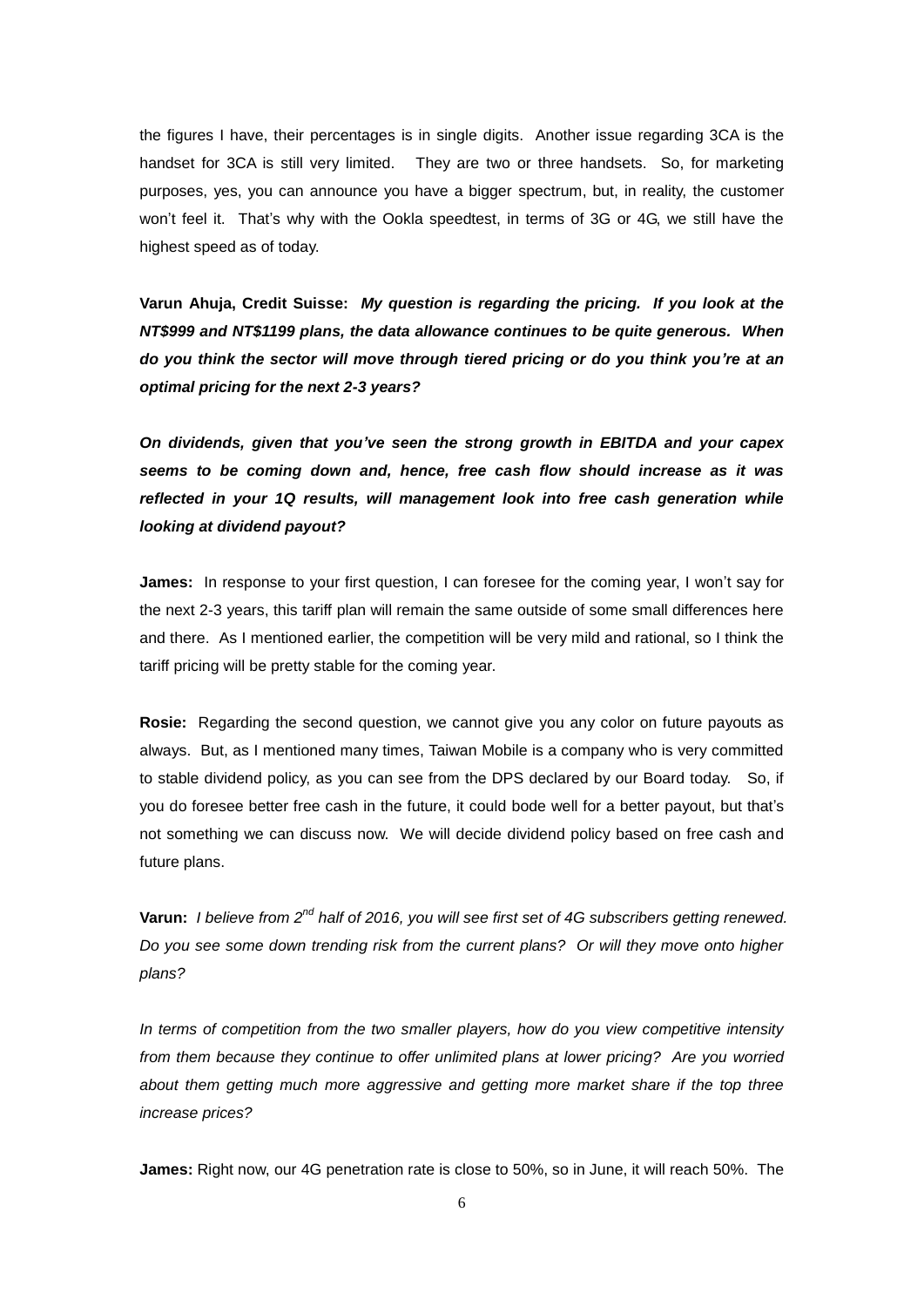remaining 4G subscribers that will allow us to reach 50% are low-ARPU subscribers. We designed the NT\$199 tariff plan for those subscribers, especially those still using 2G. For the higher plans (such as more than NT\$1000), our percentage of high tariff plan subscribers still remains very strong because of the higher handset subsidy and there are still a lot of people who enjoy unlimited plan for the full contract period. So, for the second half of the year, I can see our percentage of high tariff plan subscribers still remaining strong while we encourage our 2G subscribers to move to 4G.

In term of total market share, I would say it will remain the same. But, in terms of 4G penetration rate, I would say, in the  $2<sup>nd</sup>$  half, the two smaller players will catch up. Right now, in comparison to their fixed rate, they are a little bit lower. But, in the  $2^{nd}$  half, their penetration rate will pick up because the price of their unlimited plan will remain relatively low.

## **Varun:** *On 2G, have you talked to the regulators regarding plans to shut down the 2G network?*

**James:** The NCC announced next year, in June 2017, 2G will officially be shut down. However, we might see a lot of people not willing to migrate to 3G or 4G depending on the NCC regulatory decision. If it's a mandatory shutdown, then, of course, they will have to migrate. If not, and more likely it will not, then we will have to keep a small spectrum for those 2G subscribers. But, we will first see how small that portion of subscribers is and then we'll make a decision of whether or not we will officially shut it down.

## **Varun:** *If you indeed shut down, will there be any cost savings?*

**James:** There will be quite a lot of cost savings. We won't need to maintain the 2G network. The maintenance cost will be lower as it relates to base stations, rent, power consumption. So, that's where the trade-off exists. We have to look at the number of 2G subscribers that are unwilling to move up to 3G or 4G. If the cost savings in power or maintenance cost from shutting down 2G network justifies it, then we'll shut down 2G.

**Livia Wu, Yuanta TW:** *The blended ARPU grew 1.2% in 1Q and, with the new data plans, do we expect the YoY growth trend to accelerate from 2Q to 4Q? And what's the overall ARPU growth rate for these years?*

*Also, what is the number of SIM cards from tablets as a percentage of the total subscriber number?*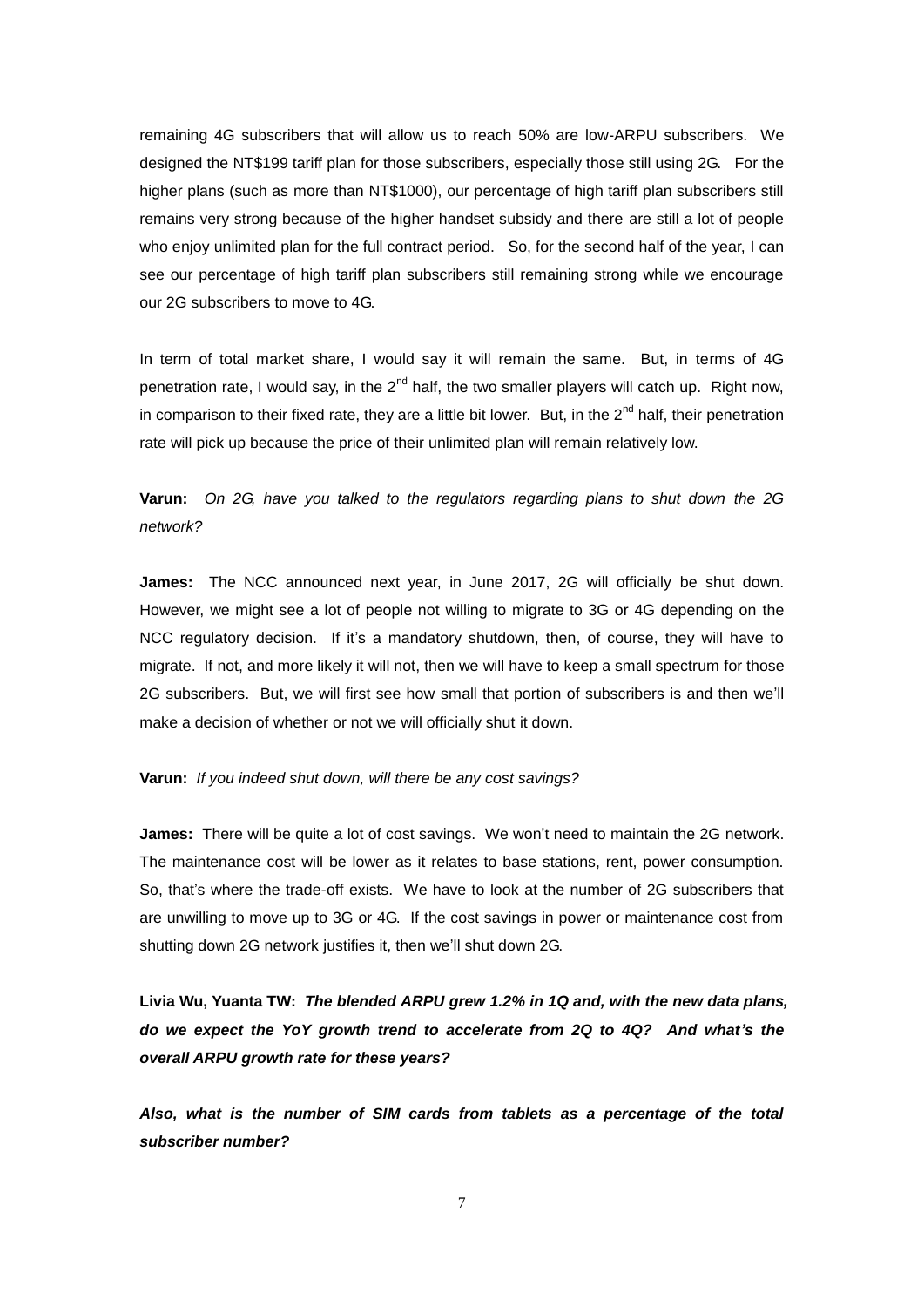**James:** Postpaid blended ARPU is projected at 3%. Regarding the second question, I don't have a figure, but I can tell you a figure that will surprise you. The number of tablets in the past year dropped 30% to 40%. If you look at the equipment vendors such as Apple and Samsung, the number of tablets sold dropped quite significantly. Same thing at the operator level. So, I will say it will continue to drop 20% to 30% further.

**Livia:** *Will this drop in SIMs card from tablets help overall ARPU because the tariff pricing for handset is generally higher than for tablets?*

**James:** Yes, in general, our handset ARPU is higher than tablet's. The decrease in tablet subscribers will increase our average ARPU.

**Neale Anderson, HSBC HK:** *I have a question on competition and, particularly, as it relates to handset subsidy. Presumably, at the start of the year when you set your guidance, you weren't reflecting this increase in tariffs that is happening now. I think, generally, handset replacement cycles are slowing and possibly the new tariffs maybe even accelerate that trend. Can you tell me how you see the new handset subsidy budget or total spending evolving this year?* 

**James:** I think, if you look at service revenue, you will see a mild increase or even a slight downward trend. However, the upside is handset subsidy will be significantly reduced. Comparing 1Q this year and 1Q last year, handset subsidy probably dropped 25%. And that generated a good bottom line in terms of EBITDA margin. I foresee handset subsidy will drop further down because the CP value for the handsets is getting higher and higher. And that is a good development for the operators in terms of the handset subsidy reducing. Thus, if you look at the service revenue of the big three operators, you will see that it slightly increased, remained the same or even slightly decreased. But, if you look at the bottom line, the EBITDA, for all three of us, increased. And that's mainly due to the handset subsidy decreasing. And I foresee this continuing in the  $2^{nd}$  half.

**Neale:** *That fall by 25%, is that larger than you expected or was it in line with your expectations going into the quarter?*

**James:** Actually, it was beyond our expectations and I think it was mainly due to the iPhone. The sales amount between last year's iPhone 6 and this iPhone 6S dropped significantly. And that directly relates to handset subsidy also dropping.

**Danny Chu, MacQuarie HK:** *With regards to the three band carrier aggregation, based*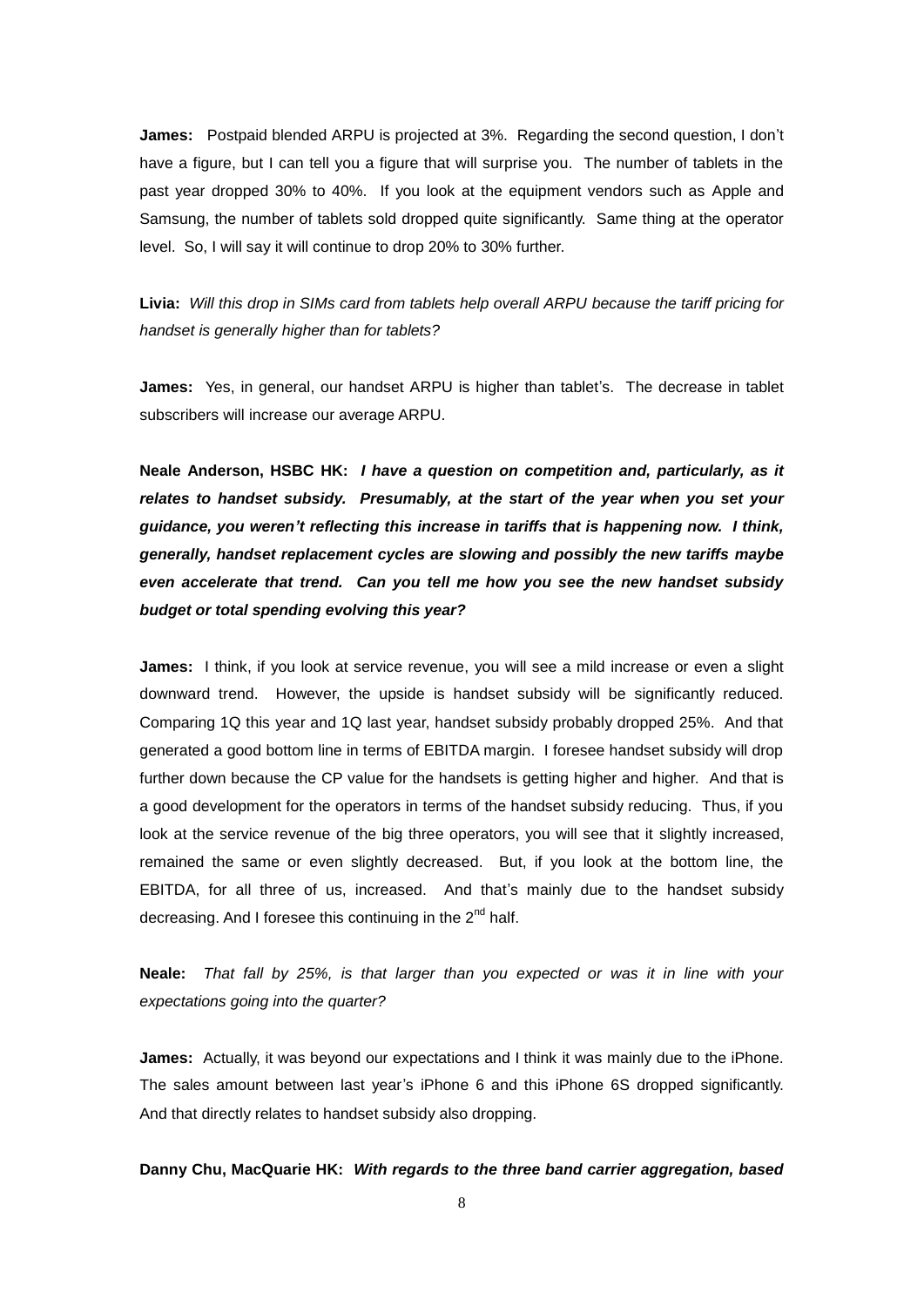*on your estimates that there only two or three handset models compatible with three band carrier aggregation, how many smartphone handset model can we expect to be compatible with three band carrier aggregation by the end of 2017?*

*By the end of 2017 or the year after, what is the rough percentage of the base stations in Taiwan that will be compatible with three band CA?* 

**James:** That's really tough to say. That depends on every company's capex strategy. As I mentioned before, regardless of 3CA, our strategy is to largely deploy 2CA to reach 88%. However, that might not be the strategy of the other two peers because of their capex considerations. Also, first quarter next year, there's another auction coming up for the current 3G frequency band, 2.1GHz. In terms of 3CA, Taiwan Mobile will definitely be shooting for the 2100 frequency band. So, we will offer 3CA next year after the auction. You might argue that the other peers will have 4CA and, as of today, I don't see the chipset available for 4CA.

In terms of the number of 3CA handsets by the end of 2017, I really don't have a figure for that. By the end of this year, most of the handsets will offer 2CA. And that's why we focus on increasing the percentage of the base stations that can offer 2CA. Right now, we are at 88%. By the end of the year, we will try to reach more than 90%. So, most of the subscribers, no matter where you go, will experience very stable speed.

# **Jack Hsu, Sinopac:** *What is your 4G subscriber target for 2016? Is there any change? My second question is, now that you changed your tariff plan, will you change your tariff plan again in the near future?*

**James:** By the end of this year, our 4G penetration rate will reach 64%, very close to 4.8 mn 4G subscribers. In terms of tariff plans, if the tariff plans that we will begin to offer in May can remain very stable, I don't see modifying this plan for the  $2^{nd}$  half. But, that's hard to guarantee because it's really depends on the competitive landscape.

**Gopa Kumar, Nomura Singapore:** *In terms of guidance, now it seems you're expecting a stronger ARPU growth, a much lower handset subsidy in the 2H, and overall competition also seems to be moderating, so what's your guidance now? Are you revising it?*

## *Can you remind whether you're expecting the 2100MHz auction in 1Q next year?*

**James:** In terms of ARPU, we see it will increase, but, again, there is one factor that will